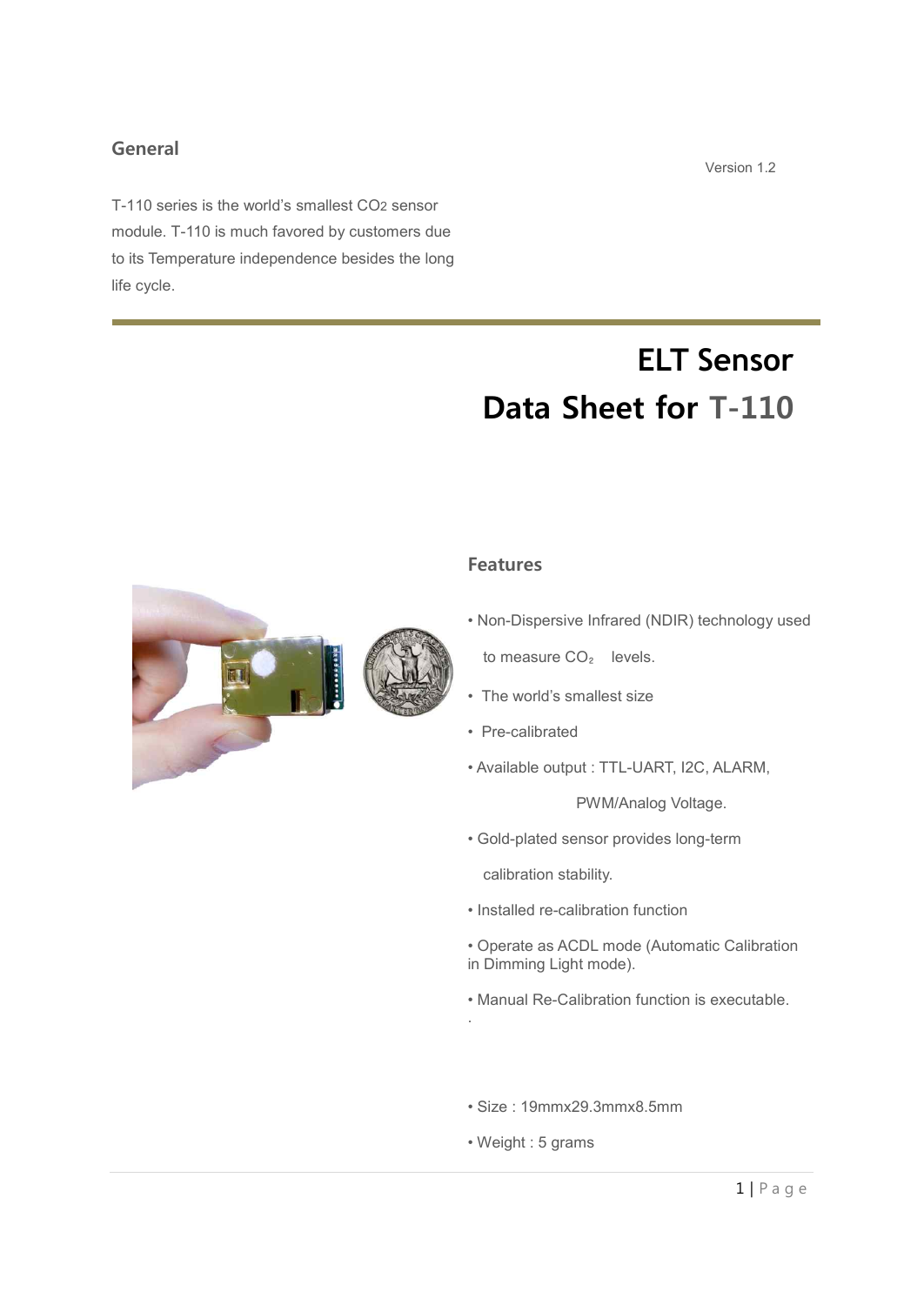## **T-110 Specifications**

## **General Performance**

**Operating Temperature :** 0 ~ 45℃ **Operating Humidity : 0 ~ 85% RH (Non-condensing) Operating Environment :** Residential, Commercial spaces **Storage Temperature :** -30℃ ~ 70℃

## **CO**₂ **Measurement**

**Sensing Method :** NDIR (Non-dispersive Infrared) **Measurement Range** :  $0 \sim 2,000/3,000/5,000/10,000$  ppm (2/3/5/10% is optional) **Accuracy :** ±70ppm ±3% of reading (T-110A: ±50ppm ± 3% of reading) for 0~10,000 ppm  $(\pm 200$ ppm  $\pm 3\%$  of reading up to 5%,  $\pm 200$ ppm  $\pm 5\%$  of reading up to 10%) **Step Response Time (90%) :** 3 minutes **Sampling Interval : 5 seconds Warming-up Time** : 3 minutes

## **Electrical Data**

**Power Input :** 5.0V ± 5% **Current Consumption :** Normal mode : 20mA, Peak : 200mA, Sleep: 0.5mA

## **Product Derivatives with Functions**

| Products | <b>Option List</b>                                                                                 |
|----------|----------------------------------------------------------------------------------------------------|
| T-110A   | ACDL software, 10'MCDL, UART, ALARM, Analog Voltage or PWM, 10pin,                                 |
| T-110L   | Low Power, 10' MCDL UART, ALARM, Analog Voltage or PWM, 10pin,                                     |
| T-110M   | 10' MCDL, UART, ALARM, Analog Voltage or PWM, 10pin,                                               |
| T-110G   | Resistant to 99% Humidity for Green House, 10' MCDL, UART, ALARM,<br>Analog Voltage or PWM, 10pin, |

10 minute MCDL (Manual Calibration in Dimming Light) Function is executable in all T-100 Series.

T-110G is for Greenhouse and Stock Raising which need to be resistant to humidity while as T-100L is Low Power model, consumes less than 0.5mA in Sleep mode.

T-110A has ACDL (Automatic Calibration in Dimming Light) software in Sensor for Indoor Air-Quality Monitoring which could face ambient status with period. (2day at first, and every week as default).

**'Technical Datasheet for T-110 series'** could be provided by contacting on Sales Rep.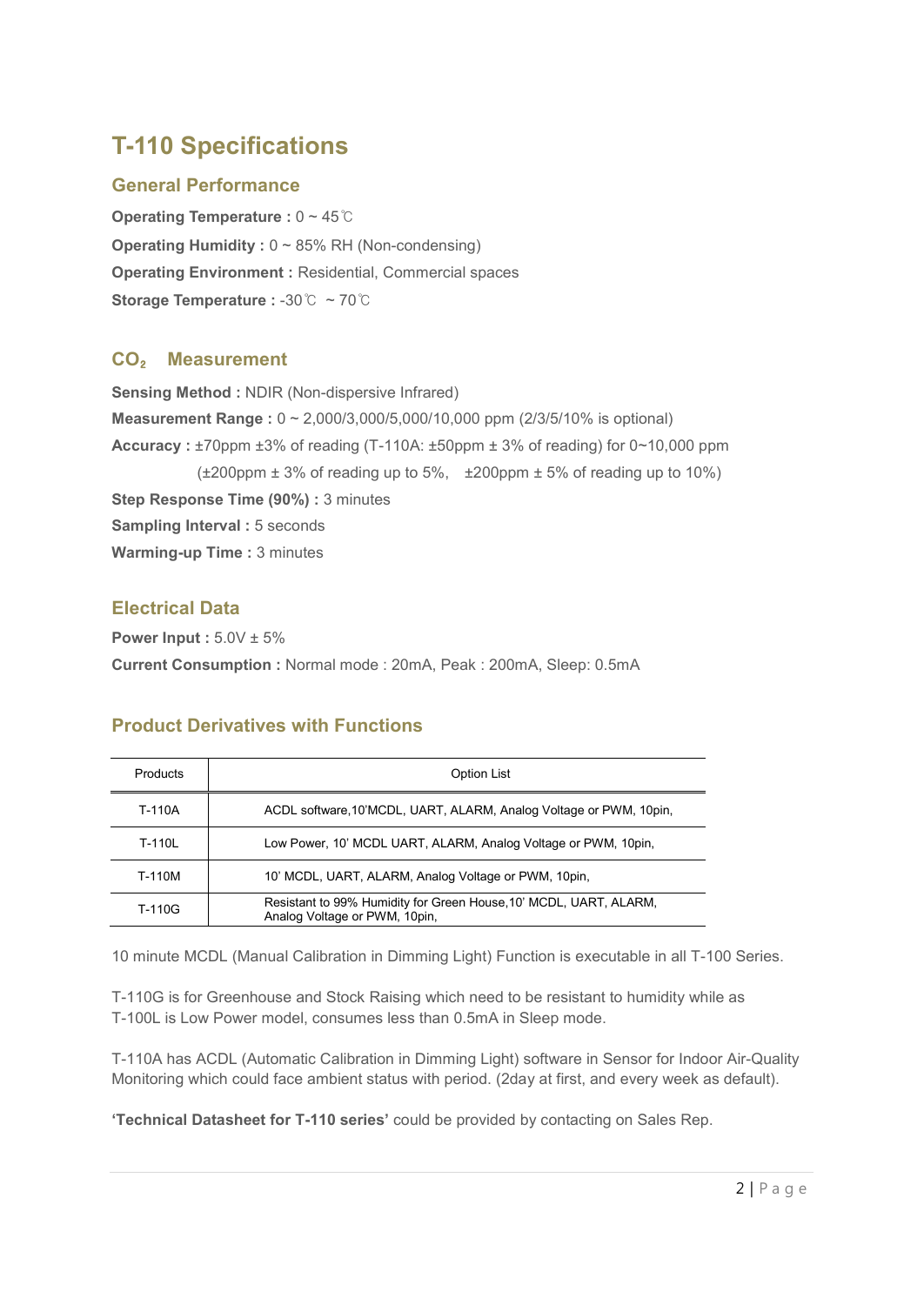## **Output Pin Map**

| Pin No.        | T-110A                | T-110A(PWM Option)           |  |  |  |  |
|----------------|-----------------------|------------------------------|--|--|--|--|
| 1              |                       | +5V VCC                      |  |  |  |  |
| $\overline{2}$ |                       | <b>GND</b>                   |  |  |  |  |
| 3              |                       | <b>UART-RX</b>               |  |  |  |  |
| $\overline{4}$ | No Output             | PWM (Pulse Width Modulation) |  |  |  |  |
| 5              | <b>UART-TX</b>        |                              |  |  |  |  |
| 6              |                       | Alarm (Open Collector)       |  |  |  |  |
| $\overline{7}$ | Analog Voltage Output | No Output                    |  |  |  |  |
| 8              | SCL                   |                              |  |  |  |  |
| 9              |                       | <b>SDA</b>                   |  |  |  |  |
| 10             |                       | <b>MCDL</b>                  |  |  |  |  |

## **UART**

38,400BPS, 8bit, No parity, 1 stop bit, TTL Level Voltage (for inspection use)

**I2C** (J-12:P3&P4) Slave mode only, Internal pull up resister TTL Level Voltage : 0≤V<sub>IL</sub>≤1.2, 3.5≤V<sub>IH</sub>≤5, 0≤V<sub>OL</sub>≤0.4, 4.2≤V<sub>OH</sub>≤5 (Volt)

## **PWM**

 $t_H$  = 2 msec (Start) + 1,000 msec x (Measurement<sub>(ppm)</sub> / Range<sub>(ppm)</sub>),  $t_{L}$  = 2,000 ppm -  $t_{H}$ , (Period : 2,000 ppm)

**Analog Voltage:** 0.5~4.5V

## **ALARM**

Open Collector type, 1,000 ppm ≤ Alarm ON, 800 ppm ≥ Alarm OFF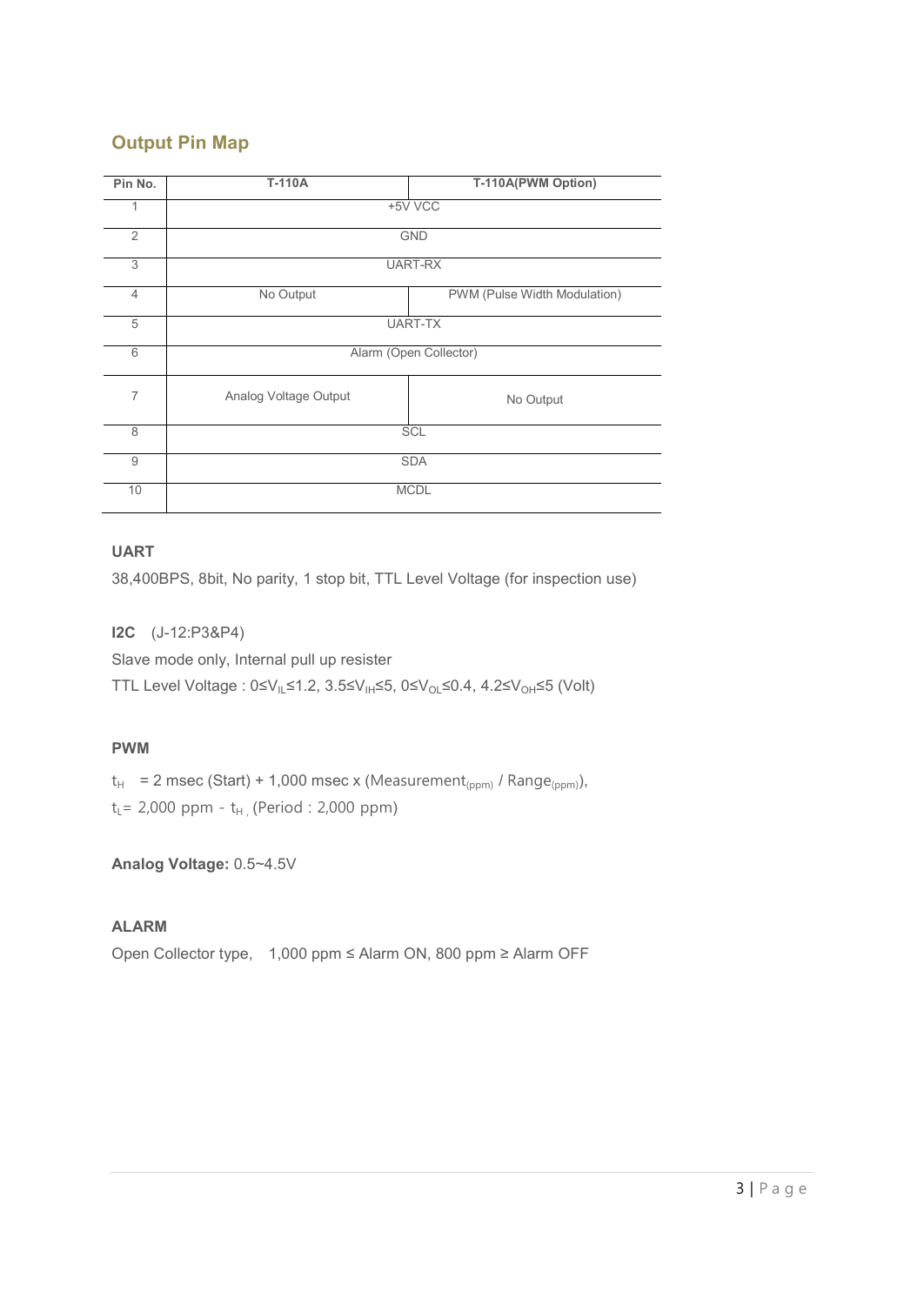

## **Cavity Dimensions (unit : mm)**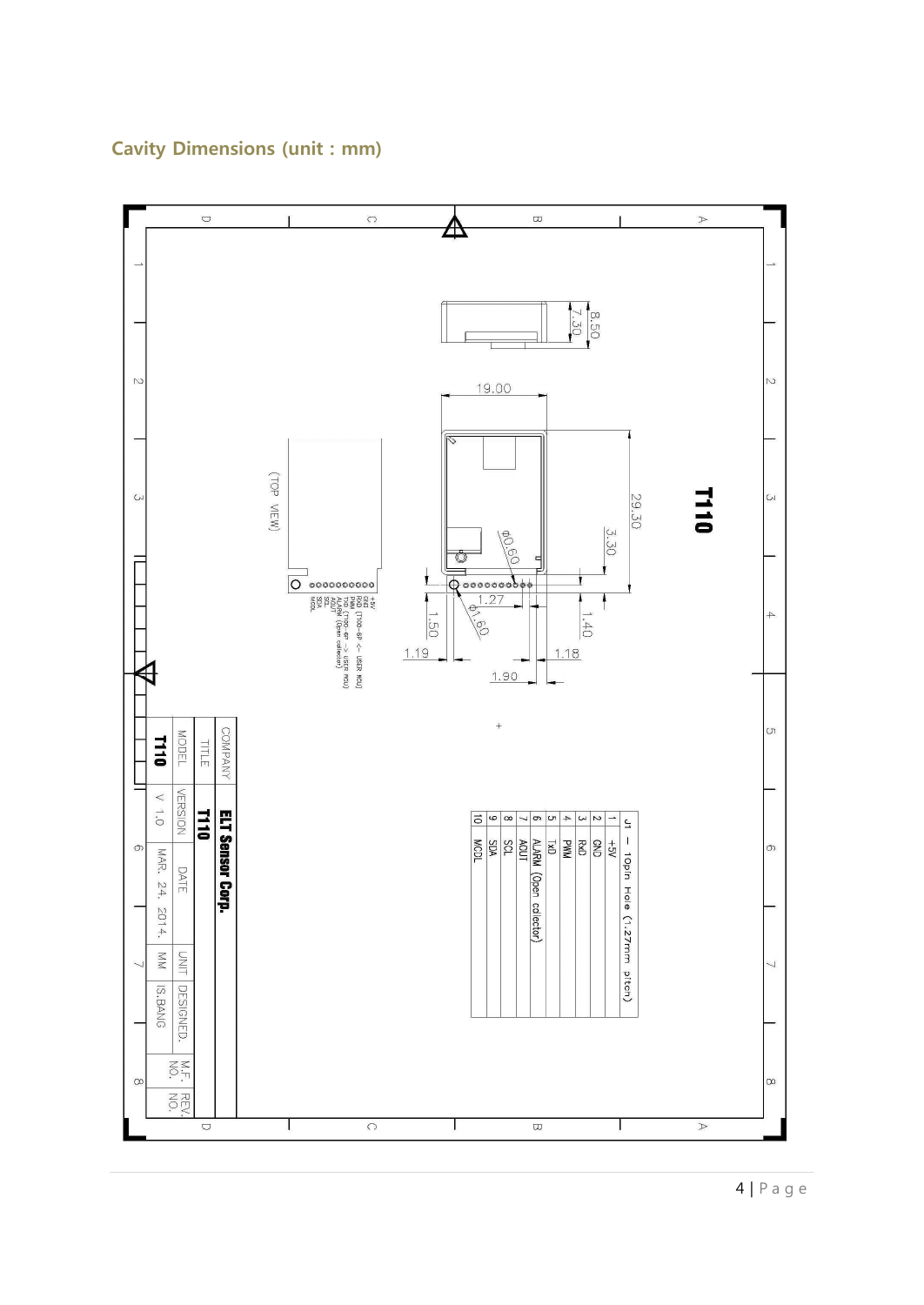## **10 minute Manual Re-Calibration Function.**

#### **ACDL mode (Automatic Re-Calibration in Dimming light with period)**

Automatic Re-Calibration software is installed for T-110A, recommended for Indoor Air-Quality Monitoring which could face ambient status with period. (2day at first, and every week as default)

#### **10 minute Manual Re-Calibration Function (10' MCDL function).**

Method 1. Apply TTL Low signal to pin-10 for 10 minutes, or

※To activate MCDL function, the user's application must be designed to give Low Active Signal to pin-10

Method 2. Let Sensor install on Jig Board (**TRB-100: Test and Recalibration Board)** with ambient air-flow condition and execute by moving jumper following Manual, which is downloadable on the website.

Method 3. Send String command set below to RXD-pin of Sensor on Emulation program. **DK-100 (Download kit, with Emulation program 'ELTWSD')** is available.

## **Output Descriptions**

## **Analog Voltage Output Descriptions**

Measured Voltage  $0.5V \sim 4.5V$  match proportionally to  $0 \sim 2,000$  each for 2,000 ppm scale sensor And any of 0~3,000 or 5,000 or 10,000 ppm scale sensor could be set by designating on sale. Therefore 4.5V will match 2,000 or 3,000 or 4,000 or 10,000 ppm or 2% or 3% or 5% or 10% each.

## **UART Descriptions**

Data Format

SP D6 D5 D4 D3 D2 D1 SP 'p''p' 'm' CR LF

| SР           | Space: 0x20               |
|--------------|---------------------------|
| $D6 \sim D1$ | 6 byte CO2 density string |
| SP           | Space: 0x20               |
| 'ppm'        | 'ppm' string              |
| CΒ           | Carriage return : 0x0D    |
| ΙF           | Line feed: $0x0A$         |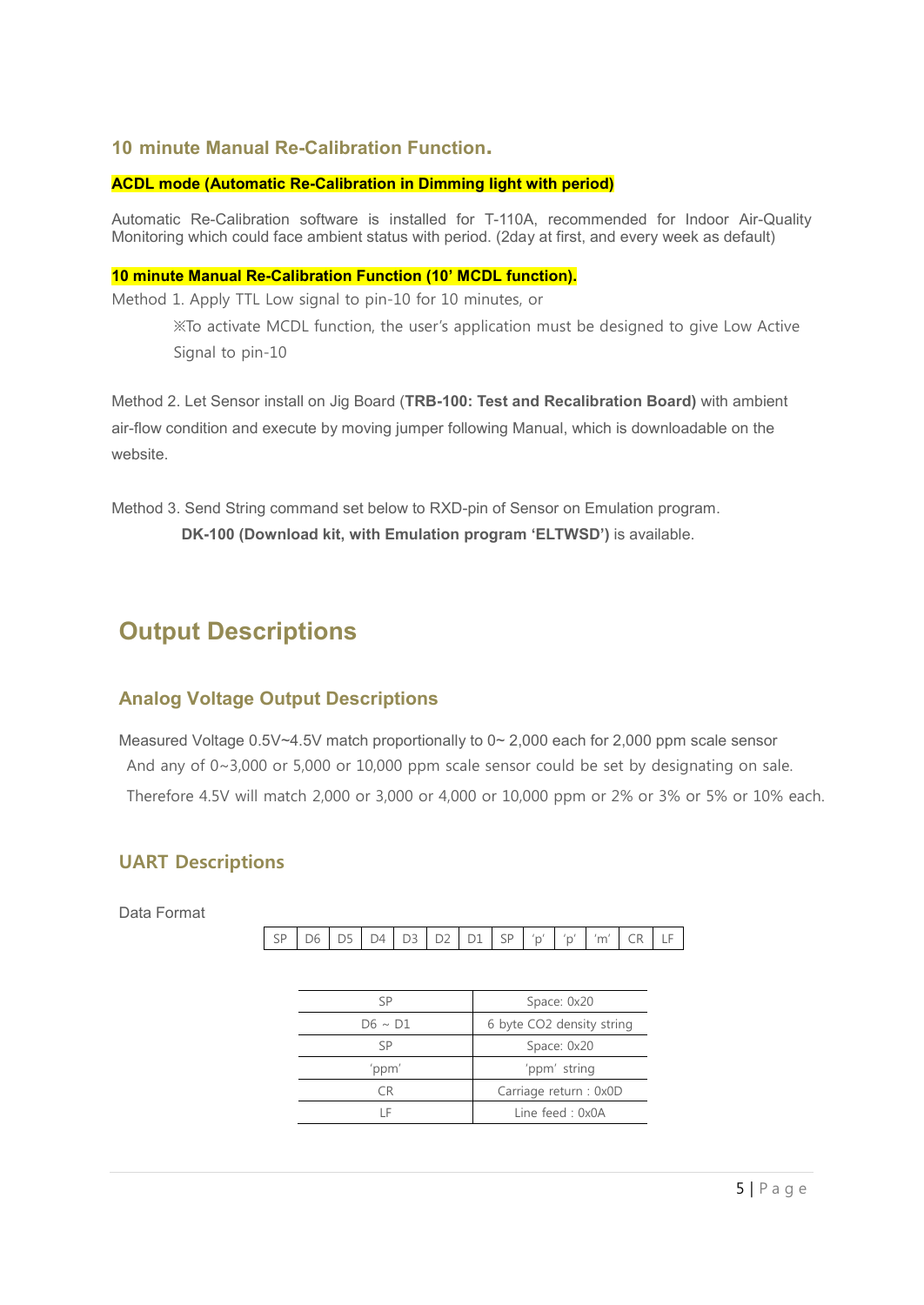Above 13byte consist by <SP>,6 byte hexadecimal digits,<SP>,0x70 0x70 0x6D, <CR><LF> , where decimal '0' (corresponds to hexadecimal digit '0x30') is replaced by space (corresponds to hexadecimal digit '0x20'),

EX) 1,255 ppm, results '0x20 0x20 0x20 0x31 0x32 0x35 0x35 0x20 0x70 0x70 0x6D 0x0D 0x0A', which displays ' \_\_1255\_ppm <CR> <LF>'on screen.

## **I2C Communication (Only Slave Mode Operation)**

Internal pull up resister

Slave Address: 0x31, Slave Address Byte: Slave Address(0x31) 7 Bit + R/W 1 Bit

| Bit7 | Bit <sub>6</sub> | Bit5 | Bit4 | Bit3 | Bit2 | Bit1 | Bit <sub>0</sub> |
|------|------------------|------|------|------|------|------|------------------|
|      |                  |      |      |      |      |      | R/W              |
|      |                  |      |      |      |      |      | Bit              |

 $R/W$  Bit : Read =  $1/W$ rite = 0

When reading the data, Slave Address Byte is 0x63, When writing the data, Slave Address Byte is 0x62.

**Block Diagram**



### **Transmission Sequence in Master**

- 1) I2C Start Condition
- 2) Write Command(Slave Address + R/W Bit(0) = 0x62) Transmission and Check Acknowledge
- 3).Write Command(ASCII 'R' : 0x52) Transmission and Check Acknowledge
- 4) I2C Stop Command
- 5) I2C Start Command
- 6) Read Command(Slave Address + R/W Bit(1) =  $0x63$ ) Transmission and Check Acknowledge
- 7) Read 7 Byte Receiving Data from Module and Send Acknowledge (Delay at least 1ms for reading each byte)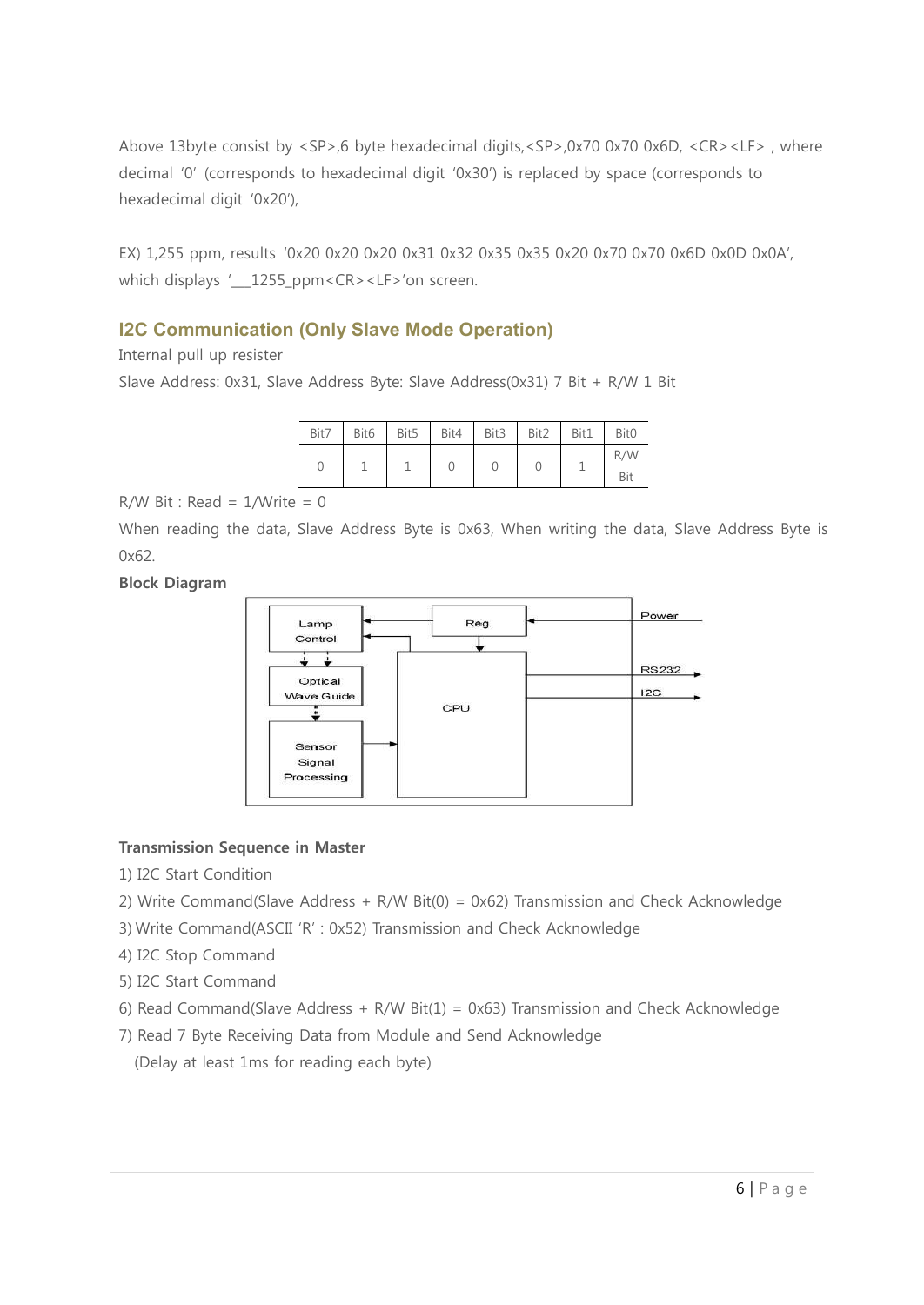

In need of detail protocol specification and time sequence, **'I2C programming guide'** could be provided by contacting Sales Rep.

## **PWM Descriptions**

- \* Measurement<sub>(ppm)</sub> = (t<sub>H</sub>-2msec)/1000msec x Range<sub>(ppm)</sub> t<sub>H</sub>: High Pulse Width)
- $*$  Range<sub>(ppm)</sub>: 2,000/3,000/5,000/10,000 ppm (20,000/30,000/50,000/100,000 is optional.)



EX)  $t_H$  (High Pulse Width) calculation for 400 ppm in 2,000 ppm Range. \*Measurement<sub>(ppm)</sub> = 400 ppm =  $(t_H-2ms)/2,000msec \times Range_{(ppm)}$ ,<br>\* $t_H= 1,000$  msec \* (400 ppm / 2,000 ppm) + 2msec = 202msec (cf: T<sub>L</sub> = Period - t<sub>H =</sub> 2,000 ppm – 202 msec = 1,798 msec.)

## **Alarm Descriptions**

Alarm signal operates as Open Collector type and send TTL on signal since CO2 measured value beyond 1,000 ppm until it go down to 800 ppm. It is designed to be activated when CO2 measured value surpass 1,000 ppm and deactivated down to 800 ppm to avoid unwanted rapid switching by hysteresis effect.

1,000 ppm ≤ Alarm ON, 800 ppm ≥ Alarm OFF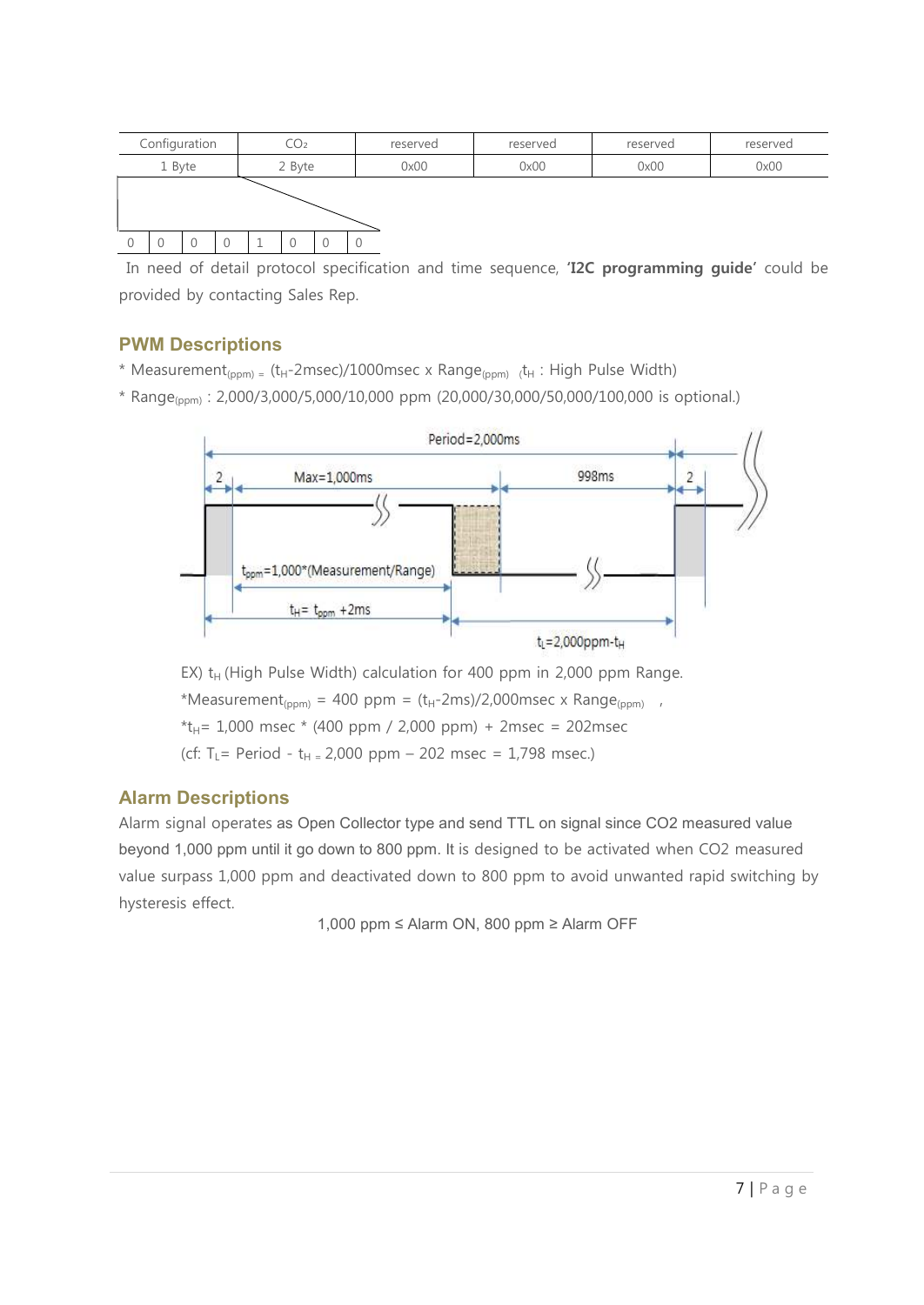

DK-100 series is available for customer to enable to change alarm activation & deactivation point.